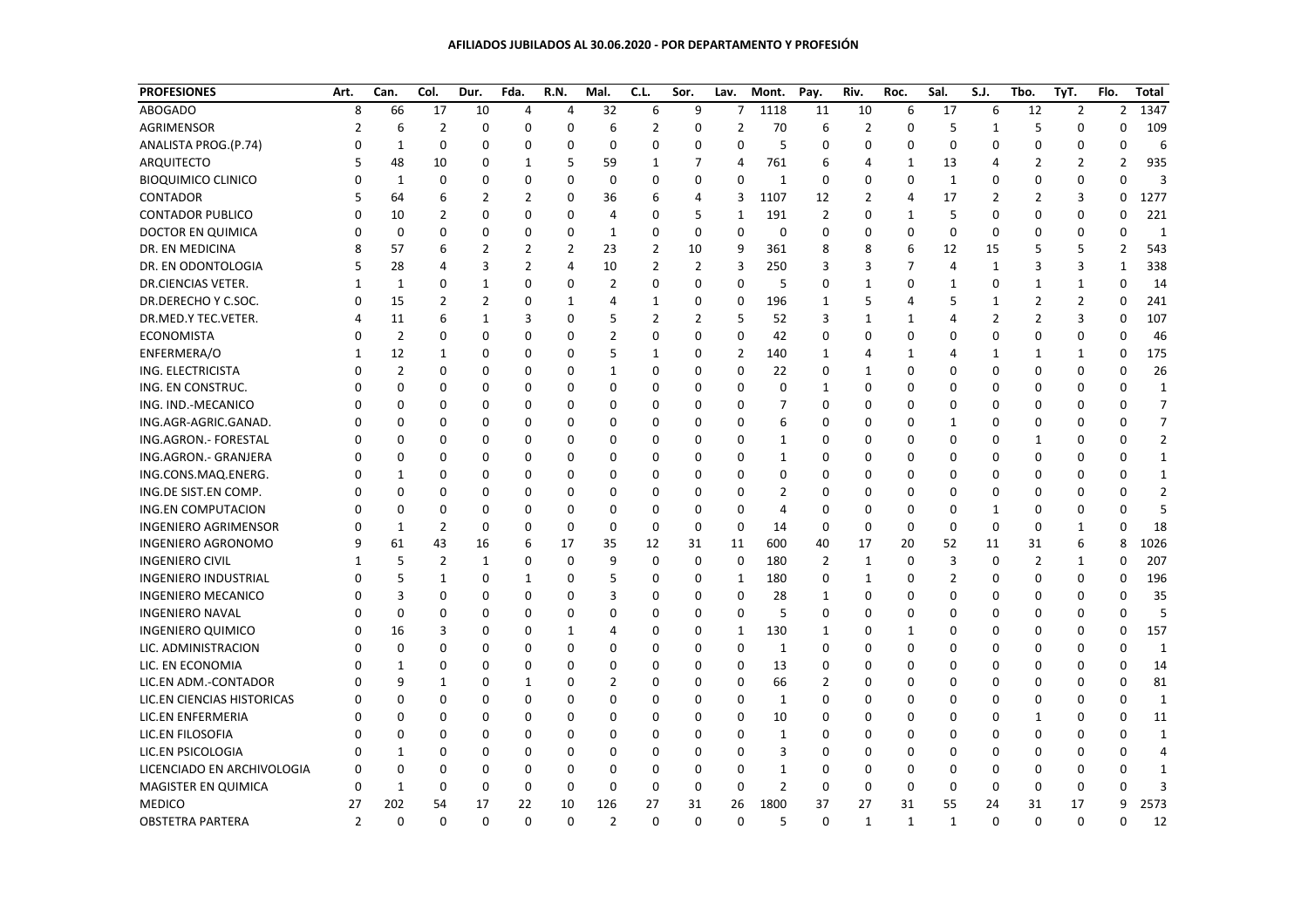| <b>PROFESIONES</b>        | Art. | Can. | Col. | Dur.     | Fda. | R.N.     | Mal. | C.L. | Sor. | Lav. | Mont. | Pay. | Riv. | Roc. | Sal. | S.J.     | Tbo. | TvT. | Flo.     | <b>Total</b> |
|---------------------------|------|------|------|----------|------|----------|------|------|------|------|-------|------|------|------|------|----------|------|------|----------|--------------|
| <b>ODONTOLOGO</b>         |      | 97   | 35   |          |      |          | 59   | 8    | 17   | 11   | 964   | 31   | 16   | 19   | 43   | 19       | 17   | 10   |          | 1379         |
| PARTERA                   |      | 24   | 4    |          |      |          | 8    | 4    | 0    |      | 105   | 8    |      |      |      | 4        |      |      |          | 197          |
| <b>PROCURADOR</b>         |      |      | 4    |          |      | $\Omega$ |      |      |      | Р    | 98    | 0    |      |      |      |          |      |      | $\Omega$ | 128          |
| PROCURADOR S/TITULO       | 0    |      |      | 0        |      | 0        |      |      |      |      | 35    | 0    | 0    | 0    |      | $\Omega$ |      |      |          | 47           |
| QUIMICO                   |      |      | 0    |          |      |          |      |      |      |      |       |      |      | 0    |      | $\Omega$ |      |      |          |              |
| QUIMICO FARMACEUTICO      |      | 19   |      | $\Omega$ |      |          |      |      |      |      | 269   |      |      |      |      |          |      |      | Δ        | 328          |
| <b>QUIMICO INDUSTRIAL</b> |      |      |      |          |      |          |      |      | 0    |      | 35    | 0    |      | 0    |      | $\Omega$ |      |      |          | 37           |
| <b>VETERINARIO</b>        | 16   |      | 19   |          | 15   | q        | 33   | 21   | 14   |      | 348   | 20   | 10   | 19   | 26   | 13       | 28   | 17   | 8        | 685          |
| <b>TOTALES</b>            | 105  | 835  | 237  | 80       | 72   | 61       | 488  | 97   | 140  | 100  | 9238  | 198  | 121  | 129  | 284  | 108      | 154  | 75   | 43       | 12565        |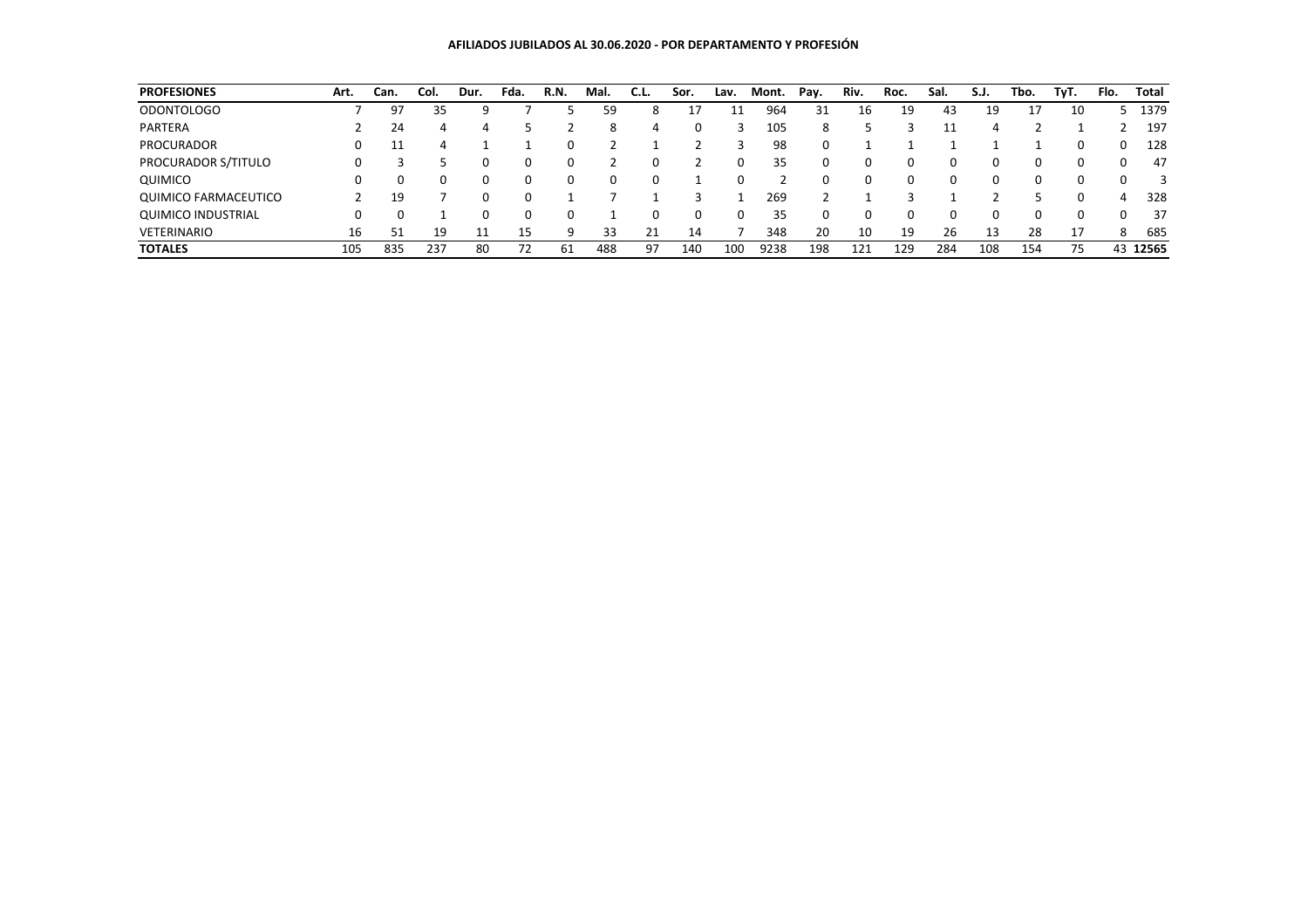## **AFILIADOS JUBILADOS AL 31.12.2020 - POR DEPARTAMENTO Y PROFESIÓN**

| <b>PROFESIONES</b>          | Art. | Can.     | Col. | Dur. | Fda.        | R.N.     | Mal.     | C.L.           | Sor.           | Lav.     |              | Mont.        | Pay.           | Riv. | Roc.          | Sal.         | S.J.           |                | Tbo.<br>TyT.   | Flo.           | <b>Total</b>   |      |
|-----------------------------|------|----------|------|------|-------------|----------|----------|----------------|----------------|----------|--------------|--------------|----------------|------|---------------|--------------|----------------|----------------|----------------|----------------|----------------|------|
| <b>ABOGADO</b>              | 10   | 71       |      | 17   | 9           | 4        | 5        | 34             | 6              | 8        | 8            | 1149         | 11             | 11   |               | 6            | 17             | 6              | 13             | 3              | $\overline{2}$ | 1390 |
| AGRIMENSOR                  |      | 7        |      | 3    |             |          |          |                |                | O        |              | 70           | 6              |      | 2             | n            | 5              |                | 5              | $\Omega$       | $\Omega$       | 111  |
| ANALISTA PROG.(P.74)        |      | 1        |      | O    |             |          |          |                | O              |          | O            | 5            | 0              |      | C             | 0            | $\Omega$       |                |                | 0              | 0              | 6    |
| ARQUITECTO                  |      | 50       |      | 11   |             |          |          | 61             |                |          | 4            | 774          | 6              |      |               | 1            | 13             | 5              | 2              |                | $\overline{2}$ | 952  |
| <b>BIOQUIMICO CLINICO</b>   |      | 1        |      |      |             |          |          | $\Omega$       |                | 0        | $\Omega$     | -1           | $\Omega$       |      |               | 0            | $\mathbf{1}$   |                |                | $\Omega$       | $\mathbf{0}$   | 3    |
| CONTADOR                    |      | 67       |      |      |             |          |          | 37             |                |          | 3            | 1145         | 13             |      | $\mathcal{P}$ | 6            | 18             | 3              | $\mathcal{P}$  | 3              | $\mathbf{1}$   | 1325 |
| <b>CONTADOR PUBLICO</b>     |      | 11       |      |      |             |          |          | 4              | 0              | 5        | $\mathbf{1}$ | 196          | 2              |      | ŋ             | 1            | -5             | $\Omega$       |                | $\Omega$       | $\Omega$       | 228  |
| DOCTOR EN QUIMICA           |      | 0        |      |      |             |          | n        | 1              | 0              | 0        | $\mathbf{0}$ | 0            | $\Omega$       |      | $\Omega$      | 0            | $\Omega$       | 0              | $\Omega$       | $\Omega$       | 0              | 1    |
| DR. EN MEDICINA             |      | 66       |      |      |             |          |          | 25             | $\overline{2}$ | 10       | 9            | 381          | 8              |      | 8             | 7            | 15             | 15             |                | 4              | $\overline{2}$ | 579  |
| DR. EN ODONTOLOGIA          |      | 30       |      |      |             |          |          | 12             | 2              | 1        | 6            | 253          | 3              |      | 3             | 7            | Δ              | 2              | 3              | 4              | 1              | 349  |
| DR.CIENCIAS VETER.          |      | 1        |      |      |             |          |          | $\overline{2}$ | 0              | 0        | 0            | 5            | 0              |      | -1            | $\Omega$     | -1             | $\Omega$       | -1             | 1              | $\Omega$       | 14   |
| DR.DERECHO Y C.SOC.         |      | 18       |      |      |             |          |          |                | 1              | 0        | 0            | 202          | 1              |      | 5             |              | 5              | -1             | $\mathcal{P}$  | $\overline{2}$ | $\Omega$       | 250  |
| DR.MED.Y TEC.VETER.         |      | 14       |      |      |             |          |          |                |                |          | 5            | 55           | 3              |      |               | -1           |                | 2              | $\mathcal{P}$  | 3              | 0              | 114  |
| <b>ECONOMISTA</b>           |      | 2        |      |      |             |          |          |                |                | 0        | 0            | 41           | 0              |      |               | <sup>0</sup> |                | O              |                | 0              | 0              | 46   |
| ENFERMERA/O                 |      | 11       |      |      |             |          |          |                | 1              | 0        | 2            | 145          | 1              |      |               | 1            |                | $\overline{2}$ |                | 1              | $\Omega$       | 179  |
| ING. ELECTRICISTA           |      | 2        |      |      |             |          |          |                |                |          | $\Omega$     | 22           | O              |      |               | $\Omega$     |                | $\Omega$       |                | $\Omega$       | $\Omega$       | 26   |
| ING. EN CONSTRUC.           |      |          |      |      |             |          |          |                | 0              | 0        | 0            | 0            | 1              |      | C             | 0            | O              | $\Omega$       |                | 0              | 0              |      |
| ING. IND.-MECANICO          |      | O        |      |      |             |          |          |                | 0              | 0        | 0            | 7            | 0              |      | 0             | $\Omega$     | O              | 0              | <sup>0</sup>   | 0              | $\Omega$       |      |
| ING.AGR-AGRIC.GANAD.        |      | 0        |      |      |             |          | n        | O              | 0              | 0        | 0            | 6            | O              |      | 0             | 0            | -1             | O              | <sup>0</sup>   | 0              | $\Omega$       |      |
| ING.AGRON.- FORESTAL        |      |          |      |      |             |          |          | $\left($       | 0              | 0        | 0            | -1           | 0              |      | 0             | $\Omega$     | $\Omega$       | 0              | -1             | 0              | $\Omega$       |      |
| ING.AGRON.- GRANJERA        |      | 0        |      |      |             |          |          |                | 0              | 0        | 0            | 1            | 0              |      | 0             | <sup>0</sup> | O              | O              | <sup>0</sup>   | 0              | $\Omega$       |      |
| ING.DE SIST.EN COMP.        |      | 0        |      |      |             |          |          |                | 0              | 0        | 0            |              | 0              |      | 0             | <sup>0</sup> | O              | n              | <sup>0</sup>   | 0              | $\Omega$       |      |
| ING.EN COMPUTACION          |      | 0        |      |      |             |          |          |                | 0              | 0        | $\Omega$     | 4            | 0              |      | 0             | 0            | O              | 1              |                | 0              | $\Omega$       |      |
| <b>INGENIERO AGRIMENSOR</b> |      | 1        |      | 2    | n           |          | 0        | 0              | 1              | $\Omega$ | 0            | 14           | 0              |      | $\Omega$      | 0            | 0              | 0              | 0              | 1              | 0              | 19   |
| <b>INGENIERO AGRONOMO</b>   |      | 66       |      | 46   | 16          |          | 16       | 37             | 15             | 34       | 11           | 613          | 41             | 18   |               | 21           | 53             | 11             | 30             | 6              | 8              | 1057 |
| <b>INGENIERO CIVIL</b>      |      |          |      | 2    | $\mathbf 1$ |          | $\Omega$ | 9              | 0              | 0        | $\mathbf 0$  | 178          | $\overline{2}$ |      | 1             | 0            | 3              | 1              | $\overline{2}$ | $\mathbf{1}$   | 0              | 207  |
| <b>INGENIERO INDUSTRIAL</b> |      |          |      |      |             |          |          |                | 0              | 0        | 1            | 192          | $\Omega$       |      | $\mathbf 1$   | 0            | $\overline{2}$ | $\Omega$       | $\Omega$       | $\Omega$       | $\Omega$       | 208  |
| <b>INGENIERO MECANICO</b>   |      |          |      |      |             |          |          |                | 0              | 0        | 0            | 28           | -1             |      | 0             | 0            | $\Omega$       | O              | <sup>0</sup>   | 0              | 0              | 35   |
| <b>INGENIERO NAVAL</b>      |      | 1        |      |      |             |          |          |                | 0              | 0        | 0            | 5            | 0              |      | 0             | 0            | n              | O              |                | $\Omega$       | $\Omega$       |      |
| <b>INGENIERO QUIMICO</b>    |      | 18       |      |      |             |          |          |                |                |          | 2            | 136          | 2              |      |               |              |                |                |                | $\Omega$       | $\Omega$       | 168  |
| LIC. ADMINISTRACION         |      | ∩        |      |      |             |          |          |                | O              | O        | 0            | -1           | 0              |      | C             | n            |                |                |                | 0              | <sup>0</sup>   |      |
| LIC. EN ECONOMIA            |      | 1        |      |      |             |          |          |                | 0              | O        | 0            | 13           | 0              |      |               | <sup>0</sup> |                |                |                | 0              | 0              | 14   |
| LIC.EN ADM.-CONTADOR        |      |          |      |      |             |          |          |                | 0              | 0        | 0            | 69           | 2              |      | C             | <sup>0</sup> |                |                |                | 0              | 0              | 84   |
| LIC.EN CIENCIAS HISTORICAS  |      |          |      |      |             |          |          |                | 0              | 0        | 0            | -1           | 0              |      | 0             | $\Omega$     | n              | O              | <sup>0</sup>   | 0              | $\Omega$       |      |
| LIC.EN ENFERMERIA           |      |          |      |      |             |          |          |                |                |          | 0            | 10           | 0              |      | C             | $\Omega$     |                | n              |                | 0              | $\mathbf{0}$   | 11   |
| LIC.EN FILOSOFIA            |      |          |      |      |             |          |          | O              | 0              | 0        | 0            | -1           | 0              |      | 0             | 0            | O              | $\Omega$       | $\Omega$       | 0              | $\Omega$       |      |
| LIC.EN PSICOLOGIA           | 0    | 1        |      | 0    | ŋ           |          | n        | O              | 0              | 0        | 0            | 4            | 0              |      | $\Omega$      | 0            | $\Omega$       | 0              | $\Omega$       | 0              | $\Omega$       |      |
| LICENCIADO EN ARCHIVOLOGIA  | O    | $\Omega$ |      | 0    | $\Omega$    | $\Omega$ | $\Omega$ | $\Omega$       | 0              | $\Omega$ | 0            | $\mathbf{1}$ | $\Omega$       |      | $\Omega$      | $\mathbf 0$  | $\Omega$       | $\mathbf 0$    | $\Omega$       | $\Omega$       | $\Omega$       |      |